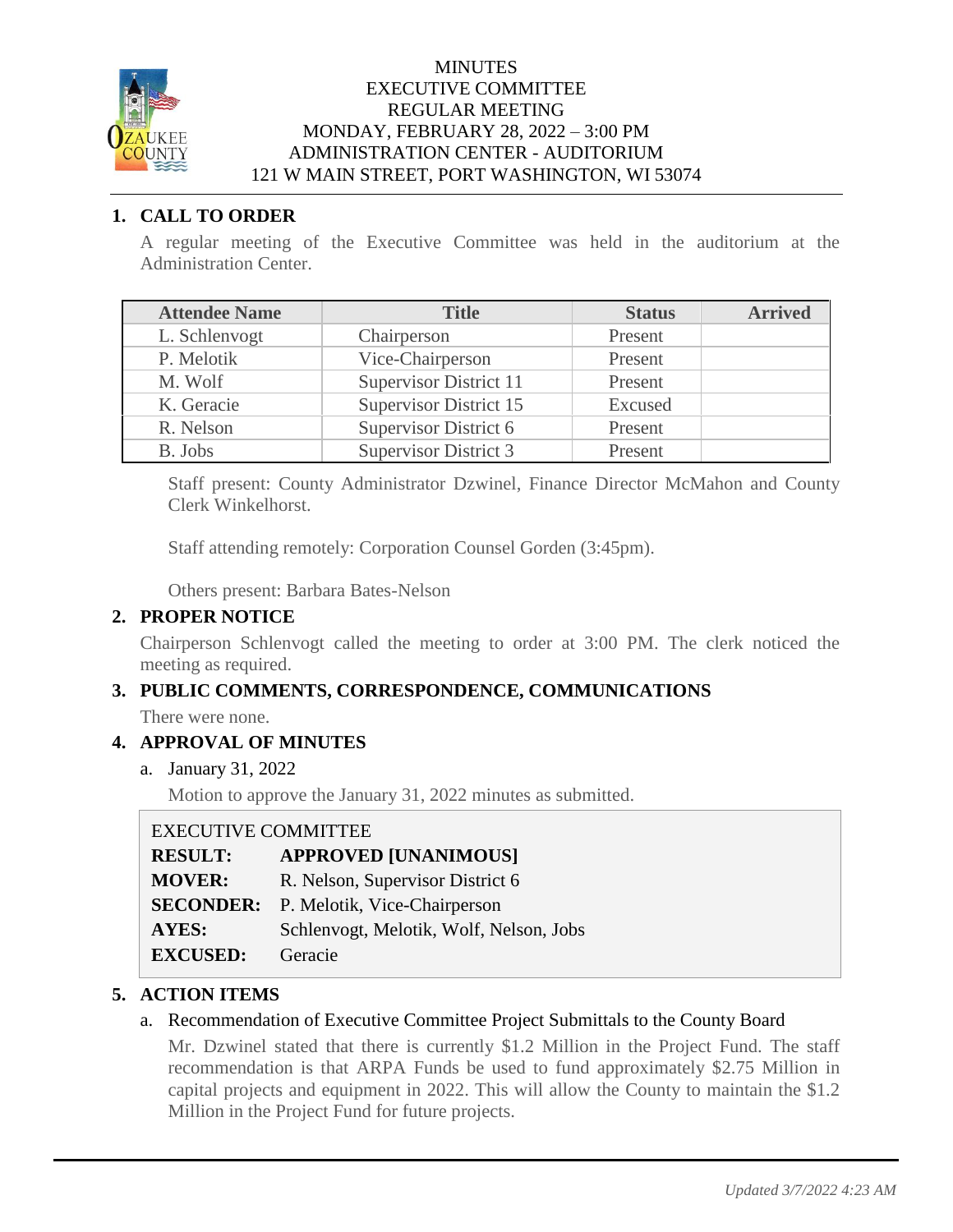The following projects were recommended by the committees: Jail Division Camera; Jail Uninterrupted Power Supply; Justice Center Tuck Pointing; Administrative Center Boiler Replacement; Electric Parks Gates/Locks; Lasata Chiller Replacement; Property Appraisal; SAN Replacement; Mee-Kwon Maintenance Building Repair; Waubedonia Caretaker's Roof; Park Security Cameras; Clean Farm Families Planting Green and Rotational Grazing Project and Airflow Cover Crop Seeder.

In addition, the following projects were recommended if using the ARPA Funding: Sheriff Outdoor Range; Fairgrounds Pavilion Repair; Fairgrounds Equipment; and Parks Tractor w/Cab.

Discussion on project scoring, ability to complete all projects in the required timeline, Administration Center Solar Project, and Justice Center Sidewalk Replacement.

Motion to approve using ARPA Funding entirely to complete all projects listed above that were recommended by the committees and the additional projects of Sheriff Outdoor Range; Fairgrounds Pavilion Repair; Fairgrounds Equipment; and Parks Tractor w/Cab.

# EXECUTIVE COMMITTEE

| <b>RESULT:</b>  | <b>APPROVED [UNANIMOUS]</b>                       |
|-----------------|---------------------------------------------------|
| <b>MOVER:</b>   | M. Wolf, Supervisor District 11                   |
|                 | <b>SECONDER:</b> R. Nelson, Supervisor District 6 |
| <b>AYES:</b>    | Schlenvogt, Melotik, Wolf, Nelson, Jobs           |
| <b>EXCUSED:</b> | Geracie                                           |

# **6. DISCUSSION ITEMS**

a. Proposed Options for County Board American Recovery Act Forums with County Board, County Staff and Community Partners

Mr. Dzwinel proposes that the County Board mid-month meetings beginning in May, with the new County Board, be used to begin the discussion on ARPA Funds. The proposed timeline is included in the packet.

#### b. Review County Board Rules

Mr. Dzwinel explained that this is an update to the current County Board rules identifying areas that may have needed clarification or there were potential deficiencies.

The intent is to review the rules with the County Board at the mid-month March meeting, approval by the Executive Committee at their April meeting, and final adoption by the Board on April 6.

#### c. Schedule of County Board Meetings

March 16 - Youth Government Day - Presentation on Human Trafficking, CB Rules, EMS,

3:45 PM Corporation Counsel Gorden joined the meeting remotely.

# **7. COUNTY ADMINISTRATOR'S REPORT**

a. Compensation and Classification Study